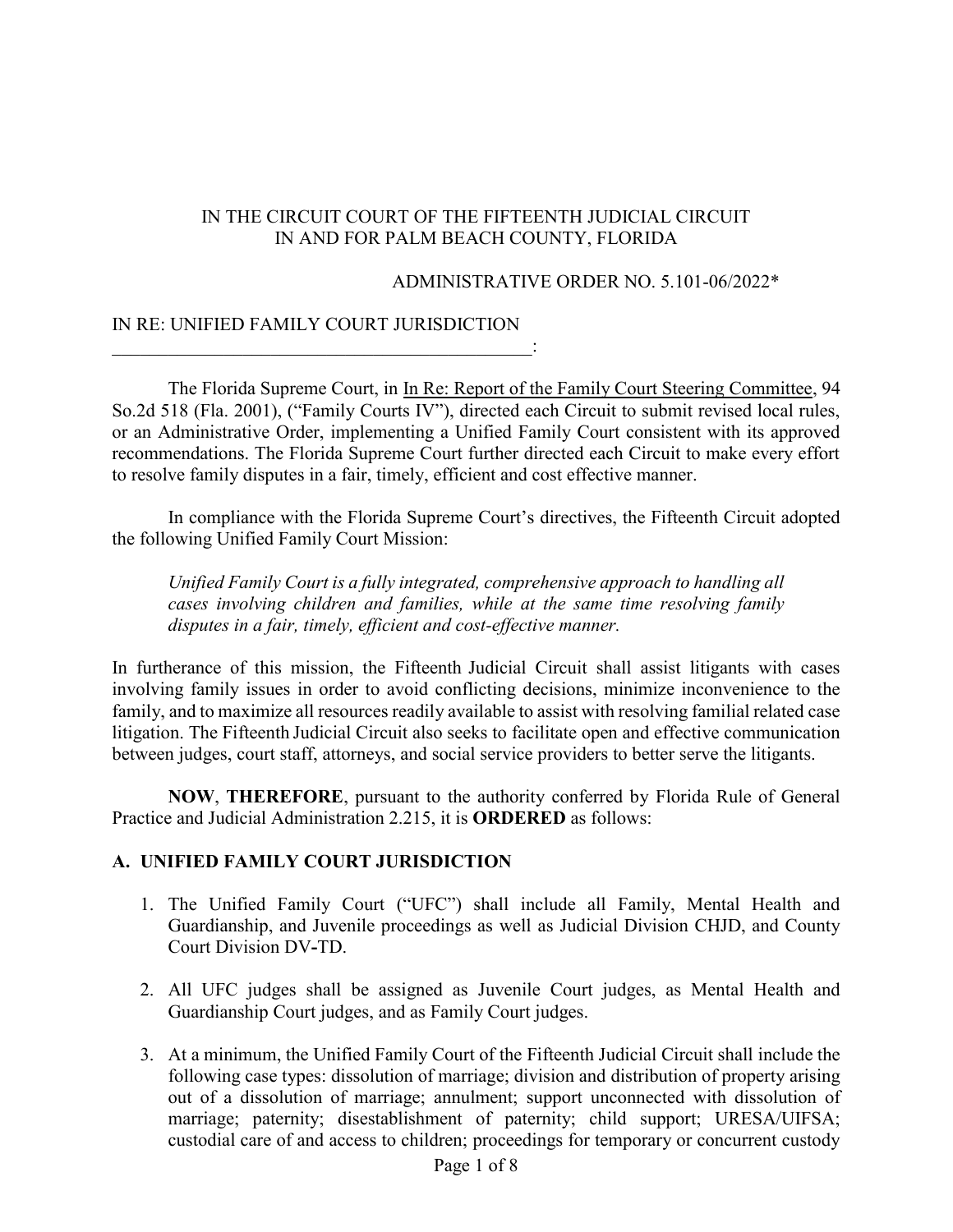of minor children by extended family; adoption; name change; declaratory judgment actions related to premarital, marital, or post marital agreements; civil domestic, repeat, sexual, stalking, cyber stalking, and dating violence injunctions; juvenile dependency; termination of parental rights; emancipation of a minor; CINS/FINS; truancy; modification and enforcement of orders entered in these cases; juvenile delinquency; criminal domestic violence; stalking; cyber stalking; all mental health and guardianship cases, including but not limited to petition for determination of incapacity and petition for appointment of guardian; Marchman Act; Baker Act; and risk protection orders.

- 4. Two or more cases listed in paragraph A3 above constitute a "related case" when any of the parties are either presently or were ever previously involved in litigation.
- 5. At the time of filing any case type delineated in paragraph A3 above, except risk protection orders, a fully completed Notice of Related Case shall be filed with the Court by the Petitioner in accordance with Rule 2.545(d), Florida Rules of General Practice and Judicial Administration.
- 6. Pursuant to Administrative Order 5.109, the moving party or the attorney for the moving party shall provide the name, current address and date of birth of the Petitioner(s), the Respondent(s) and each minor child listed in any newly or reopened Unified Family Court case as defined in paragraph A3 above by filing a fully completed "Date of Birth Form" with the Clerk of the Circuit Court & Comptroller (Clerk). When the Petitioner is a governmental agency, the Petitioner does not need to provide its name, current address or date of birth.

## **B. FAMILY COURT CASE ASSIGNMENT**

- 1. Family Court shall be divided into five separate regions:
	- a. The Central Courthouse, Judicial Divisions FA, FC, and DV-TD;
	- b. The South County Courthouse, Judicial Divisions FX, FY, and FZ;
	- c. The North County Courthouse, Judicial Divisions FH, FJ, and FI;
	- d. The West County Courthouse, Judicial Division FW, and
	- e. The Criminal Justice Complex, Judicial Division CHJD.
- 2. **Regional Case Assignment – Family Matters.** In all cases except delinquency, dependency, mental health, probate, guardianship, risk protection orders, Department of Revenue ("DOR"), and private adoptions, the Clerk is hereby responsible for determining regional case assignment as follows:
	- a. If the Petitioner's residential address is in Palm Beach County, the case shall be assigned to a region based on the Petitioner's residential zip code as set forth in section C.
	- b. If the Petitioner lives outside of Palm Beach County and the case is properly filed in Palm Beach County, the Clerk shall assign the case as follows: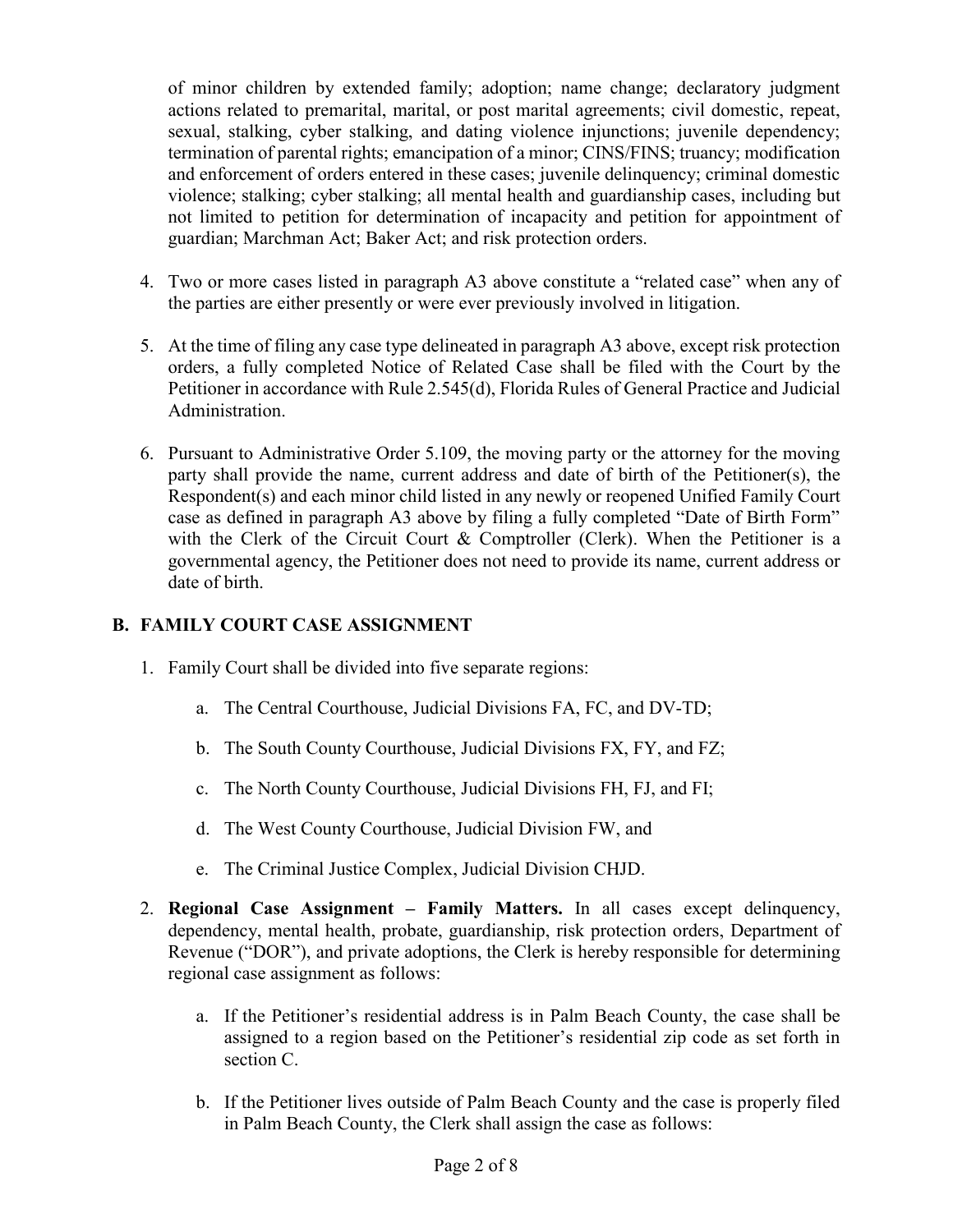- i. If the Respondent's residential address is in Palm Beach County, the case shall be assigned based on the Respondent's residential zip code as set forth in section C.
- ii. If the Respondent's address is not known immediately, then the case shall be temporarily assigned to Central Courthouse, and then re-assigned based on the Respondent's residential address when received.
- iii. Should the Respondent not live in Palm Beach County, but the Petitioner lives in either Broward or Miami-Dade County, then the case shall be assigned to the South County Courthouse.
- iv. Should the Respondent not live in Palm Beach County, but the Petitioner lives in either Martin, St. Lucie, Indian River or Okeechobee County, then the case shall be assigned to the North County courthouse.
- v. Should the Respondent not live in Palm Beach County and the Petitioner does not live in Broward, Miami-Dade, Martin, St. Lucie, Indian River, or Okeechobee County, then the case shall be assigned to the Central Courthouse.
- c. Under no circumstances will cases be assigned by the address of the attorney.
- d. Cases, including cases that are reopened for enforcement and/or modification, will remain in the same division they were originally filed in, regardless if the parties move their residence.
- 3. **Divisional Case Assignment – Family Matters.** The Clerk shall randomly assign family law cases properly filed in a region among the family law divisions sitting in that region.

### 4. **Case Assignment – Other UFC Matters.**

- a. Assignments of delinquency and dependency matters are set forth in Administrative Order 5.102.
- b. Assignments of probate, guardianship, and incapacity cases are set forth in Administrative Order 6.101.
- c. Assignments of mental health cases (excluding risk protection orders and incapacity cases heard by a Judge) are set forth in Administrative Order 6.107.
- d. Assignments and procedures related to risk protection orders are set forth in Administrative Order 6.312.
- 5. **Assignment of TPR Petitions without Dependency.** When there is no pending dependency case, the Clerk shall randomly assign a Termination of Parental Rights action filed by an individual pursuant to Florida Statute Chapter 39 to the Juvenile Division.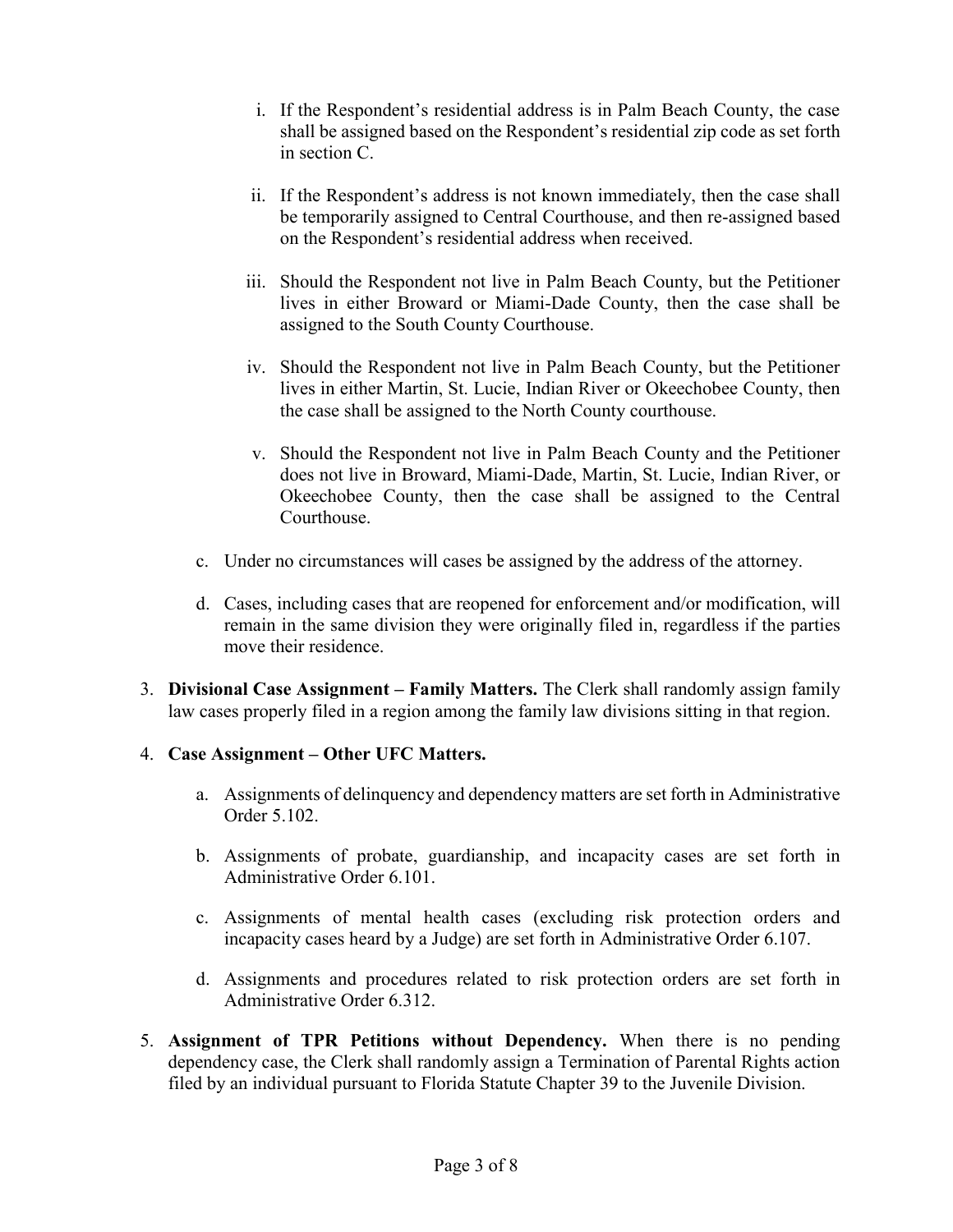- 6. **Assignment of Juvenile Marchman Act Petitions.** The Clerk shall assign juvenile Marchman Act petitions to a juvenile judge when there is an open dependency and/or delinquency case. The Clerk is directed to forward the initial assessment petition to the appropriate magistrate per A.O. 6.107 for hearing. After the initial determination is made, the magistrate and juvenile judge will confer and determine whether the magistrate or juvenile judge should hear the services petition. The assigned juvenile judge will sign the orders for both assessment and services hearings. For Statistical Reporting System (SRS)/Uniform Case Reporting System (UCR) purposes, the juvenile Marchman Act case will remain designated as a "MH" case type.
- 7. **Assignment of Violence Injunctions.** Subject to the related case provisions set forth in paragraph 9, below, the Clerk shall assign
	- a. All Petitions for Repeat Violence Injunctions, Dating Violence Injunctions, Sexual Violence Injunctions, and Stalking Violence Injunctions filed in the Main Branch to Division DV-TD.
	- b. All Petitions for Repeat Violence, Dating Violence, and Stalking Injunctions filed in South Branch to Division D.
	- c. All Petitions for Stalking Violence Injunctions filed in the North Branch to Division H.
	- d. All other UFC petitions for injunctions, including petitions for domestic violence injunctions, shall be assigned to the applicable family law judge.
- 8. **Reassignment Due to Recusal/Disqualification.** In the event a case must be transferred because of judicial disqualification or recusal**,** the Clerk shall, by random selection, reassign the case to another division within the same region, excluding West Branch division.
- 9. **Effect of Related Cases.** The Clerk will be responsible for initially identifying related open or closed cases upon filing of a new case over which UFC has jurisdiction or the reopening of a UFC case on a petition for modification. Upon initial identification, the Clerk shall enter the related cases into the related case field in the Clerk's case management system (Showcase) in the newly filed case and any open case or reopened petition for modification. Any subsequently filed petition and/or motion shall then be assigned in the following manner:
	- a. Except for cases falling under paragraph 7(a), above, when two or more domestic relations cases exist, the newly filed case shall be assigned to the same division as the previous case, if active within four years of the newly filed petition. If existing cases are in different divisions, the newly filed case shall be assigned to the division with the most recent case. The Court may transfer other cases to the same division if deemed appropriate.
	- b. For cases falling under paragraph  $7(a)$ , above, the Clerk shall assign the petition as a related case in accordance with this section only if the parties to both related cases have a minor child in common.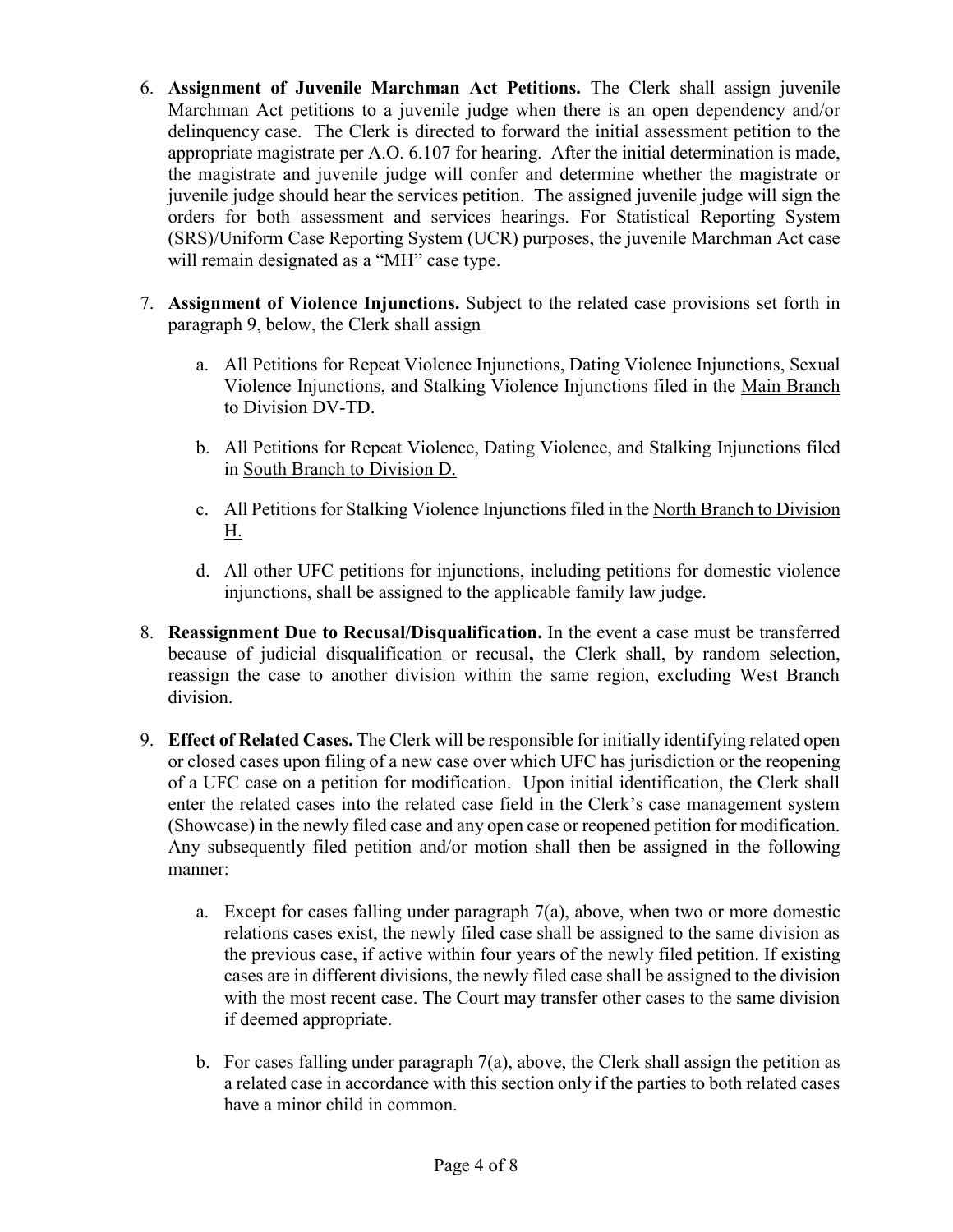- c. Civil domestic violence cases with a pending criminal domestic violence case shall be assigned to division DVTD. If a juvenile or domestic relations case also is pending with the case(s) in division DVTD, the DVTD judge shall refer all matters related to the minor child(ren) to the juvenile or family judge. The juvenile or family judge shall be noticed by the case manager who identified the related case to ensure there are no conflicting orders.
- 10. **Department of Revenue Case Assignment.** DOR cases, including related cases, shall be assigned to a division at either the Central Courthouse or, if the Petitioner's address lies within the West County region, to the West County Courthouse. When DOR is no longer involved in the case, then the case may be re-assigned in accordance with the procedure described herein upon order of the Court. All DOR cases shall be set for hearing in the designated branches, according to their divisional assignments. If there are two or more related DOR cases in different divisions, the DOR Magistrates shall confer and determine the best method of handling these cases.

# **C. FAMILY COURT REGIONS**

- 1. The following regions will be used to assign UFC cases in accordance with paragraphs B.1, B.2, and B.3 above.
- 2. SOUTH COUNTY COURTHOUSE: The residential zip codes designating the South County service area are as follows:

| 33424 | 33449 |
|-------|-------|
| 33425 | 33463 |
| 33426 | 33467 |
| 33427 | 33472 |
| 33428 | 33473 |
| 33429 | 33474 |
| 33431 | 33481 |
| 33432 | 33482 |
| 33433 | 33483 |
| 33434 | 33484 |
| 33435 | 33486 |
| 33436 | 33487 |
| 33437 | 33488 |
| 33444 | 33496 |
| 33445 | 33497 |
| 33446 | 33498 |
| 33447 | 33499 |
| 33448 |       |

3. NORTH COUNTY COURTHOUSE: The residential zip codes designating the North County service area are as follows: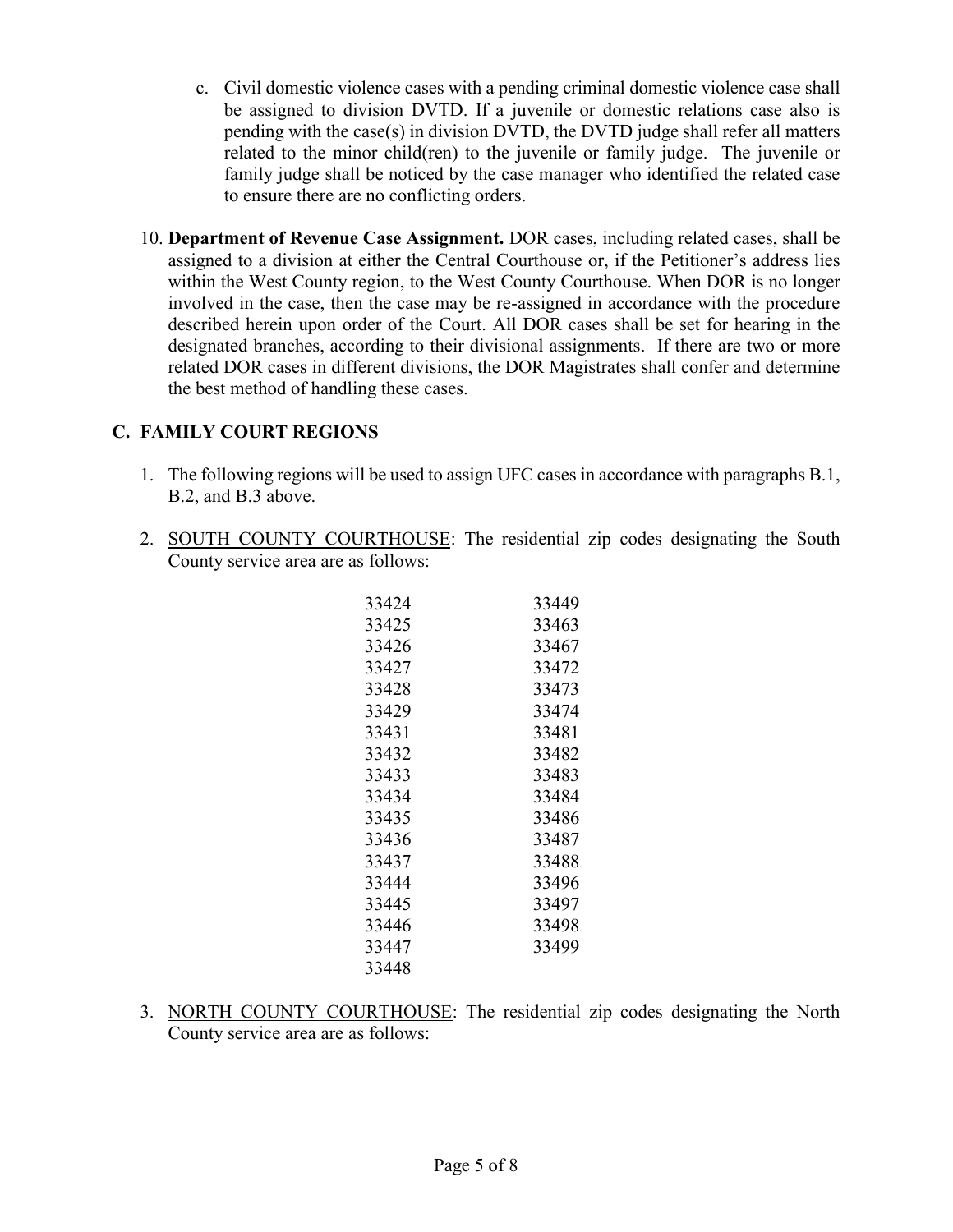| 33403 | 33418 |
|-------|-------|
| 33404 | 33419 |
| 33407 | 33420 |
| 33408 | 33458 |
| 33409 | 33468 |
| 33410 | 33469 |
| 33411 | 33470 |
| 33412 | 33477 |
| 33414 | 33478 |
| 33417 |       |

4. WEST COUNTY COURTHOUSE**:** The residential zip codes designating the West County service area are as follows:

| 33430 | 33476 |
|-------|-------|
| 33438 | 33491 |
| 33440 | 33493 |
| 33459 |       |

5. CENTRAL (MAIN) COURTHOUSE**:** The residential zip codes designating the Central Service area are as follows:

| 33401 | 33454 |
|-------|-------|
| 33402 | 33460 |
| 33405 | 33461 |
| 33406 | 33462 |
| 33413 | 33464 |
| 33415 | 33465 |
| 33416 | 33466 |
| 33421 | 33480 |
| 33422 |       |
| 33423 |       |

### **D. UNIFIED FAMILY COURT ELEMENTS:**

- 1. The Unified Family Court Bench: Judges assigned to UFC shall have received training or have extensive experience in family, juvenile, and county criminal court.
- 2. General Magistrates**:** General Magistrates shall be utilized to supplement the work of judges within Unified Family Court when a presiding judge determines that a referral of a case is appropriate, consistent with Administrative Order 5.104.
- 3. Case Management: UFC Case managers and case managers assigned pursuant to A.O. 6.312 will serve to coordinate related cases and assist litigants, case parties and the judiciary with various court processes and to monitor movement of cases through the judicial process.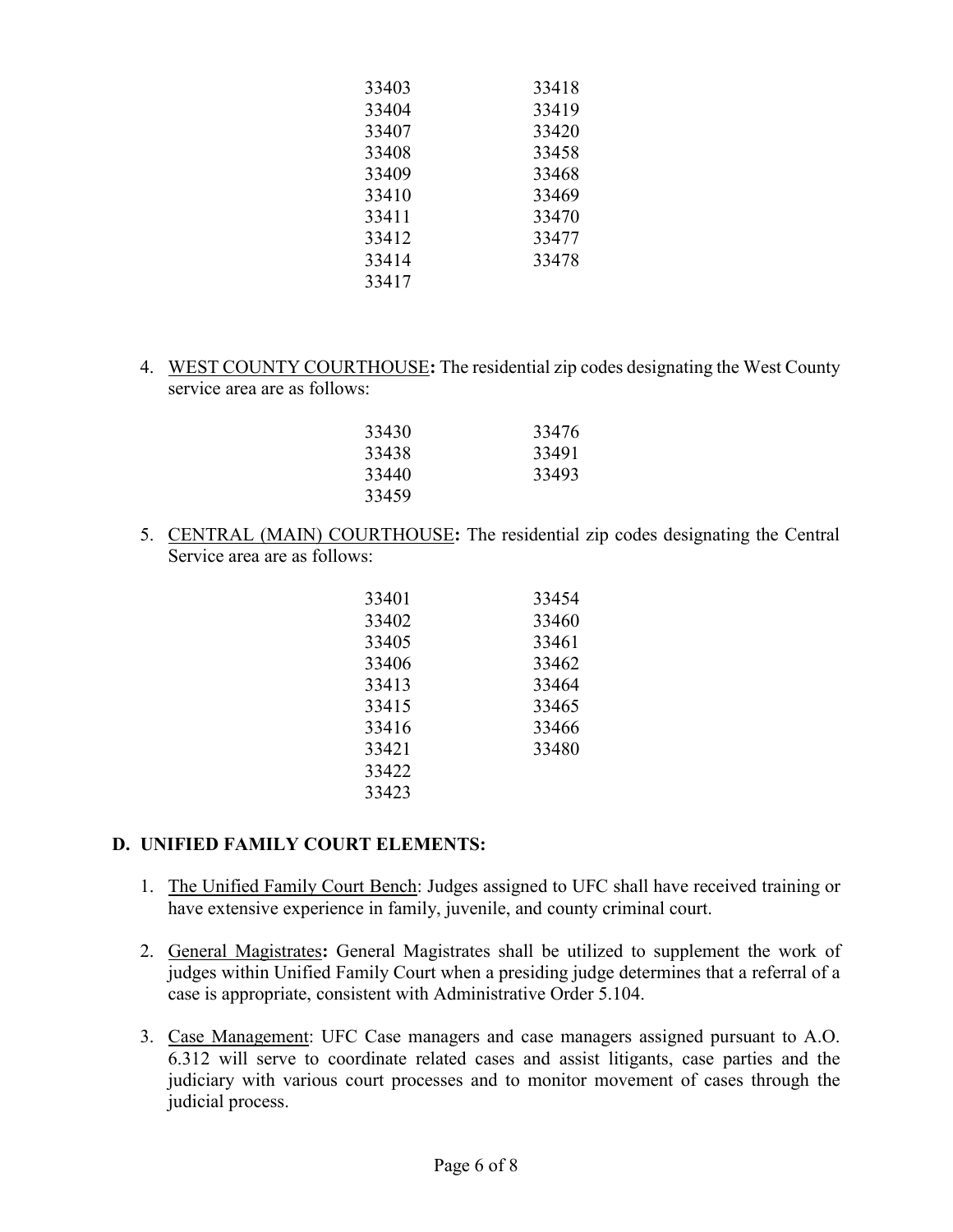- 4. Alternative Dispute Resolution: UFC shall maximize use of alternative dispute resolution of family matters and issues as authorized by sections 44.102 and 39.4075, Florida Statutes; Florida Family Law Rules of Procedure 12.740 and 12.741; and Florida Juvenile Rule of Procedure 8.290.
- 5. Technology: The Fifteenth Judicial Circuit shall use available technology to access information essential to case management and coordination, to print forms and notices, to generate statistical reports to provide public and inter-agency access to records.
- 6. Domestic Violence: The Fifteenth Judicial Circuit shall work to ensure that cases involving domestic/repeat/dating/sexual violence/cyber stalking or stalking are identified and managed in a manner that is organized, timely and sensitive to the special dynamics involved in these cases.

## **E. UNIFIED FAMILY COURT RELATED CASE SCREENING, IDENTIFICATION, AND COORDINATION**

- 1. If there appears to be a related UFC case that has not been identified by the Clerk, the attorney or litigant may file a Notice with the Clerk requesting a review of the cases by providing the related cases as identified by Case Number and an explanation of why the cases are related. UFC case managers shall review the filings along with the Notice of Related Case form and notify each of the judges involved in the case.
- 2. Upon in-depth screening, UFC Case Managers will coordinate and link any other open or closed related cases. Once related cases are identified, case managers will notify each of the judges involved in the cases.
- 3. When a juvenile, mental health, or guardianship case is pending along with a domestic relations case, the case manager who identified the related case shall prepare a UFC Identification Form and submit it to the appropriate judges.
- 4. Once notified of related cases, the judges will confer to determine whether assignment of both cases to one judge will serve in the best interest of the family or whether another method of coordination should be utilized. The case manager will draft an Order Transferring Unified Family Court Case if directed by the judge.
- 5. Upon Order of the Court or notification from court staff, the Clerk shall enter related case information into the case management system for all related cases identified.
- 6. Pursuant to Family Law Rule of Procedure 12.006, the Clerk is directed to docket copies of orders transferring related cases, Final Judgments and any order related to a change in the custody of minor child(ren) in each related case involving the same parties, in which the judge/court staff has listed all relevant case numbers in the Order or Final Judgment.

# **F. CONTINUING EVALUATION**

1. UFC procedures shall be evaluated routinely by the Chief Judge or his/her designee to determine their effectiveness in implementing the Circuit's goal of addressing family law matters in a comprehensive, coordinated manner.